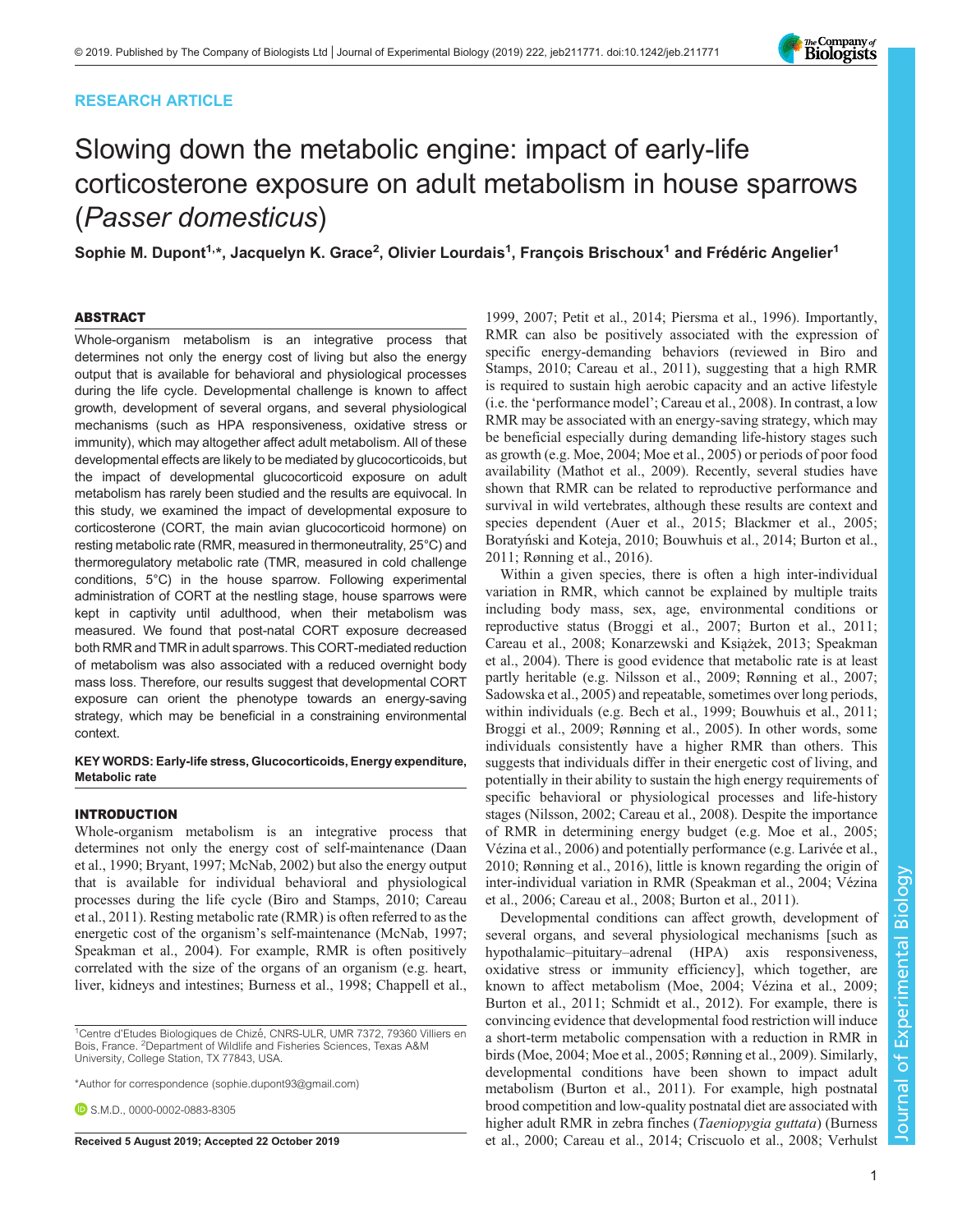[et al., 2006](#page-8-0)), while developmental exposure to chronic traffic noise is associated with reduced RMR in adult house sparrows (Passer domesticus) ([Brischoux et al., 2017\)](#page-6-0). In the zebra finch, there is also evidence that maternal effects, such as the deposition of maternal testosterone in eggs, have short- ([Tobler et al., 2007\)](#page-8-0) and long-term impacts on RMR in offspring ([Nilsson et al., 2011\)](#page-8-0).

Hormones are thought to be the main mediators of prenatal and postnatal effects of developmental conditions on adult phenotype [\(Groothuis et al., 2008\)](#page-7-0). Among endocrine mechanisms, glucocorticoids are probably among the best candidates to mediate the impact of developmental conditions on adult metabolism. Glucocorticoids are classically secreted in response to a disruption of homeostasis ([McEwen and Wingfield, 2003](#page-7-0); [Romero et al., 2009](#page-8-0)) and work to restore homeostasis by mediating morphological, physiological and behavioral changes in vertebrates [\(Angelier and Wingfield, 2013](#page-6-0); [Wingfield et al., 1998\)](#page-8-0). In birds, elevated levels of corticosterone (CORT; the main glucocorticoid secreted in birds) are associated with multiple physiological processes, which are not necessarily related to stress responses [\(MacDougall-Shackleton et al., 2019\)](#page-7-0). CORT action and regulation are associated with many complex cascade effects, which are derived from the activation of several types of CORT receptors [\(Romero, 2004;](#page-8-0) [Landys et al., 2006; MacDougall-Shackleton et al.,](#page-7-0) [2019](#page-7-0)). In growing chicks, exposure to exogenous CORT increases begging rates, thereby increasing parental effort to help chicks survive this short-term challenge [\(Kitaysky et al., 2001; Loiseau](#page-7-0) [et al., 2008](#page-7-0)). Developmental glucocorticoid exposure is also known to have long-term impacts on morphology (e.g. organ size and body composition; [Searcy et al., 2004](#page-8-0); reviewed in [Schoech et al., 2011\)](#page-8-0) and physiology (e.g. immunity and several hormonal pathways; [De](#page-7-0) [Coster et al., 2011; Marasco et al., 2016;](#page-7-0) [Zito et al., 2017](#page-8-0); reviewed in [Spencer, 2017](#page-8-0)). For example, developmental glucocorticoid exposure is known to affect the functioning of the HPA axis and to result in either an increased or a decreased sensitivity of this endocrine axis during adulthood (reviewed in [Schoech et al., 2011](#page-8-0); [Love and Williams, 2008](#page-7-0); [Marasco et al., 2012;](#page-7-0) [Schmidt et al.,](#page-8-0) [2014](#page-8-0)). In addition, glucocorticoids are known to be closely linked to metabolism and energy expenditure [\(Astheimer et al., 1992](#page-6-0); [Jimeno](#page-7-0) [et al., 2017, 2018](#page-7-0); [Landys et al., 2006\)](#page-7-0). For example, an increase in circulating glucocorticoid levels is known to promote lipid and glucose mobilization ([Sapolsky et al., 2000\)](#page-8-0) and to increase locomotor activity ([Astheimer et al., 1992](#page-6-0); [Lynn et al., 2003\)](#page-7-0). Accordingly, post-developmental glucocorticoid exposure may affect metabolism through its influence on the functioning of the HPA axis. Surprisingly, the impact of developmental glucocorticoid exposure on adult metabolism has been examined in only two studies and the results are somewhat equivocal. [Schmidt et al.](#page-8-0) [\(2012\)](#page-8-0) found that developmental exposure to CORT resulted in increased RMR in female but not in male song sparrows (Melospiza melodia). In the zebra finch, [Spencer and Verhulst \(2008\)](#page-8-0) found that developmental CORT exposure did not impact RMR during adulthood. Most studies on developmental glucocorticoid exposure have focused on RMR while neglecting metabolic rate under constraining conditions (e.g. thermal challenge conditions, which reflect realistic environmental variations) despite its ecological importance [\(Biro and Stamps, 2010](#page-6-0); [Burton et al.,](#page-7-0) [2011](#page-7-0); [Careau et al., 2008\)](#page-7-0).

In this study, we examined the impact of developmental exposure to CORT on metabolism in the house sparrow. Following experimental administration of CORT at the nestling stage, house sparrows were kept in captivity until adulthood (see [Grace et al.,](#page-7-0) [2017a,b](#page-7-0)), when their metabolism was measured. We specifically

measured their RMR (thermoneutrality, 25°C) and thermoregulatory metabolic rate (TMR, when they were exposed to challenging, cold thermal conditions, 5°C). To better assess the consequences of a potential effect of developmental CORT exposure on metabolism, we also monitored overnight body mass loss in CORT-treated and control house sparrows at 25°C and 5°C. Wild birds cannot forage at night, and thus, during the winter must maintain homeostasis while fasting under cold temperatures. In that context, their ability to maintain their body mass overnight may be a crucial determinant of overnight survival [\(Burns et al., 2013](#page-7-0); [Lima, 1986\)](#page-7-0) and/or of the foraging activity the next morning [\(Bednekoff and Houston, 1994](#page-6-0); [McNamara et al., 1994](#page-7-0); [Moiron et al., 2018;](#page-7-0) [Pitera et al., 2018\)](#page-8-0). The effect of a developmental challenge on adult metabolism remains controversial in the literature, and several studies have found contradictory patterns (e.g. [Verhulst et al., 2006](#page-8-0); [Spencer and](#page-8-0) [Verhulst, 2008](#page-8-0); [Schmidt et al., 2012](#page-8-0); [Careau et al., 2014;](#page-7-0) [Brischoux](#page-6-0) [et al., 2017](#page-6-0)). Therefore, it is difficult to establish a directional prediction. Because we logically expect that a high metabolism will be associated with the use of body reserves, notably when food is absent (e.g. at night) or limited, we predict that the potential effect of developmental CORT exposure on RMR or TMR may translate into an effect on overnight body mass loss.

## MATERIALS AND METHODS Post-natal corticosterone treatment

This study focused on thirty-four 2-year-old house sparrows, Passer domesticus (Linnaeus 1758) (21 females and 13 males), which were exposed to CORT during their development (CORT-fed group,  $N_{\text{female}}=10$ ;  $N_{\text{male}}=7$ ) or not (control group,  $N_{\text{female}}=11$ ;  $N_{\text{male}}=6$ ). Briefly, all of these sparrows were born in artificial and accessible nest boxes from a free-living population. They were fed four times during their development (once at 8 and 9 days post-hatching, respectively, and twice at 11 days post-hatching) with mealworms containing either CORT dissolved in dimethyl sulfoxide (DMSO, CORT-fed group) or DMSO only (control group; see [Grace et al.,](#page-7-0) [2017b](#page-7-0) for details). This ingestion of CORT-treated mealworm resulted in transient increased circulating CORT level (8.6-fold) in house sparrow chicks ([Grace et al., 2017a](#page-7-0)). Previous work conducted on house sparrows found similar circulating CORT levels during a standardized capture–restraint test ([Angelier et al.,](#page-6-0) [2016\)](#page-6-0), demonstrating that our CORT level manipulation was within physiological range. At fledging, all birds were captured, raised in individual cages  $(45.5 \times 35.5 \times 51 \text{ cm})$  and kept in semi-captivity (outdoor aviaries  $5 \times 5 \times 2$  m) with food (commercial seed mixture) and water ad libitum, salt/mineral blocks and millet on the stalk. We previously tested the impact of this post-hatching CORT exposure on growth, morphology, behavior and survival (see [Dupont et al.,](#page-7-0) [2019; Grace et al., 2017a,b\)](#page-7-0). Briefly, CORT-fed individuals were smaller as nestlings but were able to compensate for this bad start and there was no impact of the post-natal CORT treatment on body size or body condition at juvenile and adult stages ([Grace et al.,](#page-7-0) [2017b\)](#page-7-0). In addition, we found that CORT-fed house sparrows had lower antipredator skills and had smaller visual ornaments than controls. In the present study, we specifically measured our variables of interest (RMR, TMR and overnight body mass loss) in 17 of these CORT-fed (10 females and 7 males) and in 15 of these control (10 females and 5 males) sparrows.

# Metabolic measurements

Metabolic rate was measured using multichannel flow-through respirometry (RM8 Multiplexer, Sable Systems International, Las Vegas, NV, USA). All our measurements were conducted between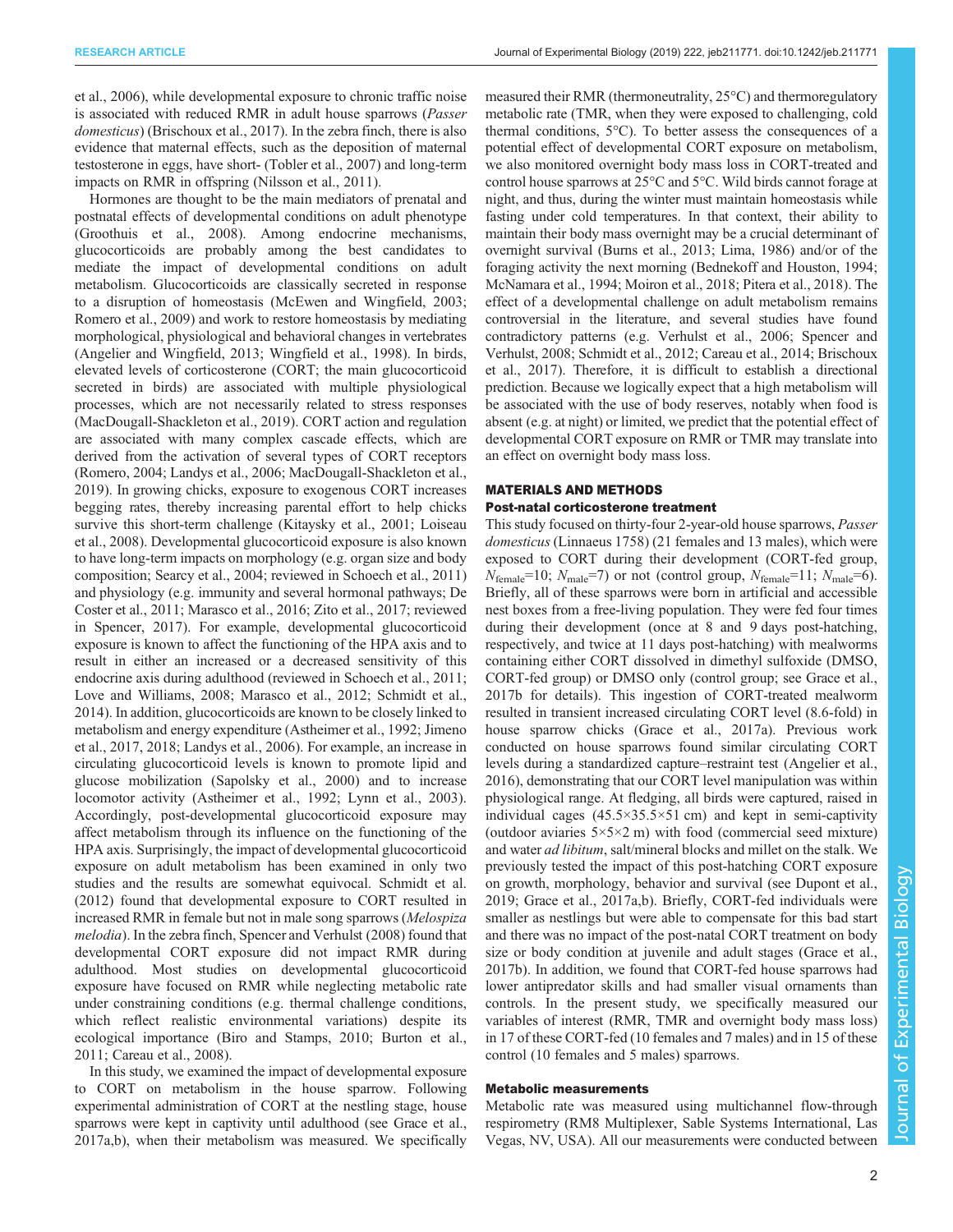RESEARCH ARTICLE **ARTICLE** ARTICLE ARTICLE **Journal of Experimental Biology (2019) 222, jeb211771. doi:10.1242/jeb.211771** 

10 and 27 January 2017 (winter night temperature, range: from −5°C to 10°C) and followed the protocols previously described (see [Dupoué et al., 2015;](#page-7-0) [Powolny et al., 2016\)](#page-8-0). On the day of metabolic measurement, birds (2-year-olds) were captured at 15:00 h from the outdoor aviaries and their tarsus length and wing length were measured with a sliding caliper or a graduated ruler, respectively. Tarsus and wing length did not differ between CORT-fed and control groups (ANOVAs, tarsus length:  $F_{1,32}=0.059$ ,  $P=0.810$ , wing length:  $F_{1,32}$ <0.001, P=0.759). Before 16:00 h, all birds were placed in individual cages, similar to those used during the rearing period, in a designated room with food and water ad libitum. At 18:00 h, food was removed from cages to ensure that individuals were fasting during subsequent metabolic measurements. At 20:00 h, birds were weighed with an electronic scale and immediately placed in a dark hermetic box with a perch (glass box, internal volume=3000 ml) that was placed in walk-in chamber already adjusted to the testing temperature (25 $\degree$ C or 5 $\degree$ C). We measured metabolic rates of seven individuals per session because our multichannel open-circuit respirometry unit (Sables Systems) is composed of eight analyzer chambers, one of which remained empty as a control. Outside air was provided at a constant flow (∼450 ml min−<sup>1</sup> ) to each box through an air pump (Bioblock Scientific 551) and a mass flow controller (FlowBar-8, Sable Systems). Then, sequential samples were taken from expelled air of each box via a gas flow switcher (RM-Multiplexer, Sable Systems). Before water was stripped from the air using Drierite (W. A. Hammond, Drierite, Xenia, OH, USA), expelled air passed through a hygrometer (RH 300, Sable Systems). Then, dried air samples were sent to the  $CO<sub>2</sub>$  analyzer (CA10A, Sable Systems) and then to the  $O_2$  analyzer (FC10A, Sable Systems). All the hardware outputs were simultaneously recorded (UI-2, Sable Systems). At 06:00 h (the following day), all birds were removed from the metabolic chambers and immediately weighed. Because air and water analysis were achieved one chamber at a time, the eight chambers were sequentially sampled during 15 min periods (see [Brischoux et al., 2017](#page-6-0)). Each individual was tested at two temperatures [25°C and 5°C, which correspond, respectively, to the lower limit of this species' thermoneutral zone (defined as the lowest nocturnal metabolic rate measured according to the calorimetric chamber temperature; [Hudson and Kimzey, 1966\)](#page-7-0) and to a mildly challenging temperature (birds faced a minimum temperature ranging from −5°C to 10°C during that period of the year at the study site) to determine RMR and TMR for each individual. Half of the individuals were first tested at 25°C, and 1 week later at 5°C. The other half was first tested at 5°C, and 1 week later at 25°C.

Respiratory values of  $O_2$  and  $CO_2$  concentrations were extracted from stable resting periods. This extraction was blinded to the group allocation of each individual. We then calculated mean overnight flow rate and individual's and baseline's respiratory values of  $O<sub>2</sub>$ and  $CO<sub>2</sub>$  for each thermal condition (25 $\degree$ C and 5 $\degree$ C). Sparrow oxygen consumption rates ( $\dot{V}_{\text{O}_2}$ , ml min<sup>-1</sup>) were calculated at each studied temperature using respirometric equations derived from [Lighton \(2008\):](#page-7-0)

$$
\dot{V}_{\text{O}_2} = f \times \frac{(F_{\text{I}_{\text{O}_2}} - F_{\text{E}_{\text{O}_2}}) - F_{\text{E}_{\text{O}_2}} \times (F_{\text{E}_{\text{CO}_2}} - F_{\text{I}_{\text{CO}_2}})}{1 - F_{\text{E}_{\text{O}_2}}},\qquad(1)
$$

where f is flow rate,  $F_{\text{E}_{\text{O}_2}}$  is the mean fractional proportion of  $\text{O}_2$ entering the chamber,  $F_{\text{IO}_2}$  is the mean fractional proportion of  $\text{O}_2$ exiting the chamber,  $F_{\text{ECO}_2}$  is the mean fractional proportion of  $\text{CO}_2$  entering the chamber, and  $F_{\text{ICO}}$  is the mean fractional proportion of  $CO<sub>2</sub>$  exiting the chamber.

Water density was extracted blindly from stable resting periods. We then calculated mean overnight flow rate and individual's and baseline water density for each thermal condition (25°C and 5°C). Mean overnight total evaporative water loss (EWL, ml min−<sup>1</sup> ) was calculated at each studied temperature using the equation derived from [Withers \(1977\):](#page-8-0)

$$
EWL = f \times (D_{\text{chamber}} - D_{\text{baseline}}) \times 1.44, \tag{2}
$$

where  $D_{\text{chamber}}$  is the mean overnight water density in the chamber containing a bird and  $D_{\text{baseline}}$  is the mean overnight water density in the empty chamber.

## Overnight mass loss

Overnight body mass loss  $(\Delta M_b; \% )$  was calculated at each studied temperature using the following equation:

$$
\Delta M_{\rm b} = 100 \times \frac{M_{\rm b, initial} - M_{\rm b, final}}{M_{\rm b, initial}},
$$
\n(3)

where  $M_{\text{b},\text{initial}}$  is the initial body mass the day before metabolism measurements, taken at 20:00 h, and  $M_{\rm b, final}$  is the final body mass taken at 06:00 h the following morning.

A full dataset is available as [Dataset 1](http://jeb.biologists.org/lookup/doi/10.1242/jeb.211771.supplemental).

## Statistical analysis

All statistical analyses were performed with R.3.1.1 [\(https://www.](https://www.r-project.org/) [r-project.org/\)](https://www.r-project.org/). Firstly, we ran linear mixed-effect models (LMEMs) with a normal error distribution to test the influence of the post-natal CORT treatment on (1) oxygen consumption, (2) evaporative water loss and (3) body mass loss. For each model, we tested the effect of post-natal CORT treatment, thermal condition, initial body mass and sex. We also tested the following interactions: post-natal CORT treatment×thermal condition, post-natal CORT treatment×sex and thermal condition×sex. For all models, we included individual identity as a random effect because each bird was tested twice (25°C and 5°C). Secondly, we ran two linear models (LMs) according to our two thermal conditions (25°C and 5°C) with a normal error distribution to test the influence of oxygen consumption on overnight body mass loss. We ran one model per thermal condition because oxygen consumption was strongly affected by thermal conditions and these two explanatory variables could not be included simultaneously in the model [\(Graham, 2003](#page-7-0)). For these two models, sex and the interaction oxygen consumption×sex were also included as explanatory variables. In addition, we ran two LMEMs according to our two post-natal treatments (CORT-fed and control individuals) with a normal error distribution to determine the influence of thermal condition on overnight body mass loss. We ran one model per post-natal treatment because body mass loss strongly differed between post-natal treatments. In these models, we included individual identity as a random effect. Best-fitting models were selected via an information-theoretic approach using the Akaike information criterion corrected for small sample sizes (AICc), and applying the principle of parsimony [\(Burnham and](#page-6-0) [Anderson, 2002](#page-6-0)). Parameter estimates (±s.e.), t-values and P-values of fixed effects are given for the best models.

## Ethics statement

Permissions to capture, sample and hold house sparrows in captivity were issued by the French government (DREAL, Poitou-Charentes, permit delivered to F.A.) and by the Muséum National d'Histoires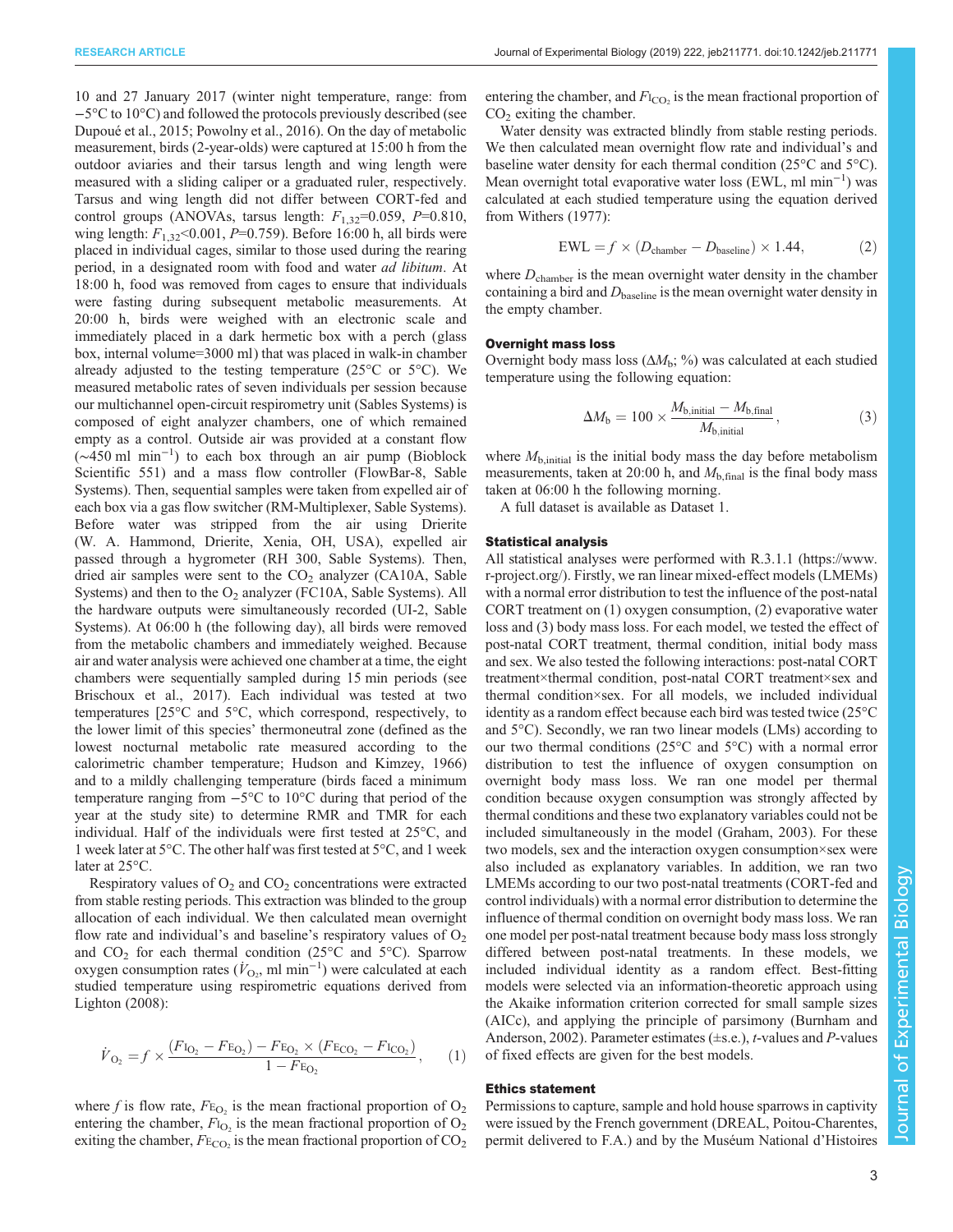<span id="page-3-0"></span>Naturelles. All experimental procedures were approved by the French government (R45GRETAF1-10) and Centre National de la Recherche Scientifique, and conform to guidelines set forth by the French Ministry of Higher Education and Research and Ministry of Agriculture and Fisheries.

# RESULTS

# Oxygen consumption

Oxygen consumption was significantly lower in CORT-fed individuals compared with controls (Table 1, [Fig. 1](#page-4-0)). In addition, individuals consumed significantly more oxygen at 5°C compared with at 25°C (Table 1, [Fig. 1\)](#page-4-0), indicating that TMR was significantly higher than RMR. There was a positive effect of initial body mass on oxygen consumption (Table 1, [Fig. 1\)](#page-4-0). However, there was no significant effect of sex or any interaction term on oxygen consumption (Table 1), suggesting that CORT-fed individuals consumed less oxygen than controls at both 25°C and 5°C. Body

mass did not differ between CORT-fed individuals and controls (LM, post-natal CORT treatment,  $F_{1,32}$ =1.90, P=0.177; sex,  $F_{1,31}$ =0.076, P=0.785; interaction,  $F_{1,30}$ =0.455, P=0.505).

## Evaporative water loss

EWL was significantly higher in the thermoneutral condition rather than in the cold challenge condition [\(Table S1](http://jeb.biologists.org/lookup/doi/10.1242/jeb.211771.supplemental), [Fig. S1\)](http://jeb.biologists.org/lookup/doi/10.1242/jeb.211771.supplemental). However, there was no significant effect of post-natal CORT treatment, sex or any interaction on EWL [\(Table S1\)](http://jeb.biologists.org/lookup/doi/10.1242/jeb.211771.supplemental).

#### Body mass loss

Body mass loss was significantly lower in CORT-fed individuals compared with controls (Table 1, [Fig. 2\)](#page-4-0). Surprisingly, we found that overnight body mass loss was not higher when the birds were maintained at 5°C relative to 25°C (Table 1). In addition, there was no significant effect of sex or any interaction term on body mass loss (Table 1, [Fig. 2](#page-4-0)).

| Table 1. Linear mixed model selection table based on the Akaike information criterion (AICc) to determine the best models explaining oxygen |  |  |
|---------------------------------------------------------------------------------------------------------------------------------------------|--|--|
| consumption and body mass loss                                                                                                              |  |  |

| <b>Models</b>                                                                                                         | Κ              | log(L)   | <b>AICc</b> | $\Delta\textsf{AICc}$ | $W_i$ | Parameter                                | Estimate±s.e.      | $\mathfrak{t}$ | $\mathsf{P}$ |
|-----------------------------------------------------------------------------------------------------------------------|----------------|----------|-------------|-----------------------|-------|------------------------------------------|--------------------|----------------|--------------|
| Oxygen consumption                                                                                                    |                |          |             |                       |       |                                          |                    |                |              |
| 1. Initial body mass, Thermal condition,                                                                              | 6              | 13.0     | $-12.7$     | 0.00                  | 0.33  | Intercept                                | $0.931 \pm 0.517$  | 1.80           | 0.072        |
| <b>Post-natal CORT treatment</b>                                                                                      |                |          |             |                       |       |                                          |                    |                |              |
| 2. Initial body mass, Thermal condition,<br>Post-natal CORT treatment, Sex                                            | $\overline{7}$ | 13.4     | $-10.9$     | 1.87                  | 0.13  | Initial body mass                        | $0.056 \pm 0.020$  | 2.85           | 0.004        |
| 3. Initial body mass, Thermal condition,<br>Post-natal CORT treatment, Thermal<br>condition×Post-natal CORT treatment | $\overline{7}$ | 13.2     | $-10.5$     | 2.20                  | 0.11  | Thermal condition<br>$(25^{\circ}C)^{a}$ | $-0.771\pm0.043$   | $-17.7$        | < 0.001      |
| 4. Initial body condition, Thermal condition                                                                          | 5              | 10.7     | $-10.4$     | 2.29                  | 0.10  | Treatment<br>(CORT-fed) <sup>a</sup>     | $-0.124\pm0.055$   | $-2.26$        | 0.024        |
| 5. Initial body mass, Thermal condition,<br>Post-natal CORT treatment. Sex.<br>Thermal condition×Sex                  | 8              | 13.8     | $-9.2$      | 3.51                  | 0.06  |                                          |                    |                |              |
| 6. NULL                                                                                                               | 3              | $-42.4$  | 91.2        | 104.0                 | 0.00  |                                          |                    |                |              |
| Body mass loss                                                                                                        |                |          |             |                       |       |                                          |                    |                |              |
| 1. Initial body mass, Post-natal CORT<br>treatment                                                                    | 5              | 12.8     | $-14.7$     | 0.00                  | 0.39  | Intercept                                | $-0.640\pm0.483$   | $-1.33$        | 0.185        |
| 2. Initial body mass, Post-natal CORT<br>treatment, Sex                                                               | 6              | 13.4     | $-13.4$     | 1.32                  | 0.20  | Initial body mass                        | $0.068 \pm 0.018$  | 3.66           | < 0.001      |
| 3. Initial body mass, Thermal condition,<br>Post-natal CORT treatment                                                 | 6              | 12.9     | $-12.4$     | 2.36                  | 0.12  | Treatment<br>(CORT-fed) <sup>a</sup>     | $-0.192\pm0.051$   | $-3.76$        | < 0.001      |
| 4. Initial body condition, Post-natal CORT<br>treatment, Sex, Post-natal CORT<br>treatment×Sex                        | 7              | 13.9     | $-12.0$     | 2.77                  | 0.10  |                                          |                    |                |              |
| 5. Initial body mass, Thermal condition,<br>Post-natal CORT treatment, Sex                                            | $\overline{7}$ | 13.4     | $-11.0$     | 3.76                  | 0.06  |                                          |                    |                |              |
| 6. NULL                                                                                                               | 3              | $-0.37$  | 7.1         | 21.8                  | 0.00  |                                          |                    |                |              |
| Body mass loss - Thermoneutral condition (25°C)                                                                       |                |          |             |                       |       |                                          |                    |                |              |
| 1. Oxygen consumption                                                                                                 | 3              | 4.05     | $-1.3$      | 0.00                  | 0.700 | Intercept                                | $-0.066 \pm 0.357$ | $-0.187$       | 0.853        |
| 2. Oxygen consumption, Sex                                                                                            | 4              | 4.06     | 1.3         | 2.56                  | 0.194 | $O2$ consumption                         | $0.689 \pm 0.230$  | 3.00           | 0.005        |
| 3. Oxygen consumption, Sex,                                                                                           | 5              | 4.21     | 3.7         | 5.03                  | 0.057 |                                          |                    |                |              |
| Oxygen consumption×Sex                                                                                                |                |          |             |                       |       |                                          |                    |                |              |
| 4. NULL                                                                                                               | 2              | $-0.162$ | 4.7         | 6.01                  | 0.035 |                                          |                    |                |              |
| Body mass loss $-$ Cold challenging condition (5 $^{\circ}$ C)                                                        |                |          |             |                       |       |                                          |                    |                |              |
| 1. Oxygen consumption                                                                                                 | 3              | 6.69     | $-6.6$      | 0.00                  | 0.695 | Intercept                                | $-0.276 \pm 0.297$ | $-0.929$       | 0.359        |
| 2. Oxygen consumption, Sex                                                                                            | 4              | 6.93     | $-4.5$      | 2.11                  | 0.242 | $O2$ consumption                         | $0.557 \pm 0.127$  | 4.38           | < 0.001      |
| 3. Oxygen consumption, Sex,                                                                                           | 5              | 6.94     | $-1.7$      | 4.86                  | 0.061 |                                          |                    |                |              |
| Oxygen consumption×Sex                                                                                                |                |          |             |                       |       |                                          |                    |                |              |
| 4. NULL                                                                                                               | $\overline{2}$ | $-1.30$  | 7.0         | 13.6                  | 0.001 |                                          |                    |                |              |

K represents the number of parameters and log(L) is the log likelihood value for each model. AICc computations and relative variable importance (weight, w<sub>i</sub>) are indicated for the five best models and the null model. Best models are shown in bold and ranked from lowest to highest AICc values. Parameter estimates are presented for the best models.

<sup>a</sup>For fixed factors, the non-reference factor is indicated in parentheses.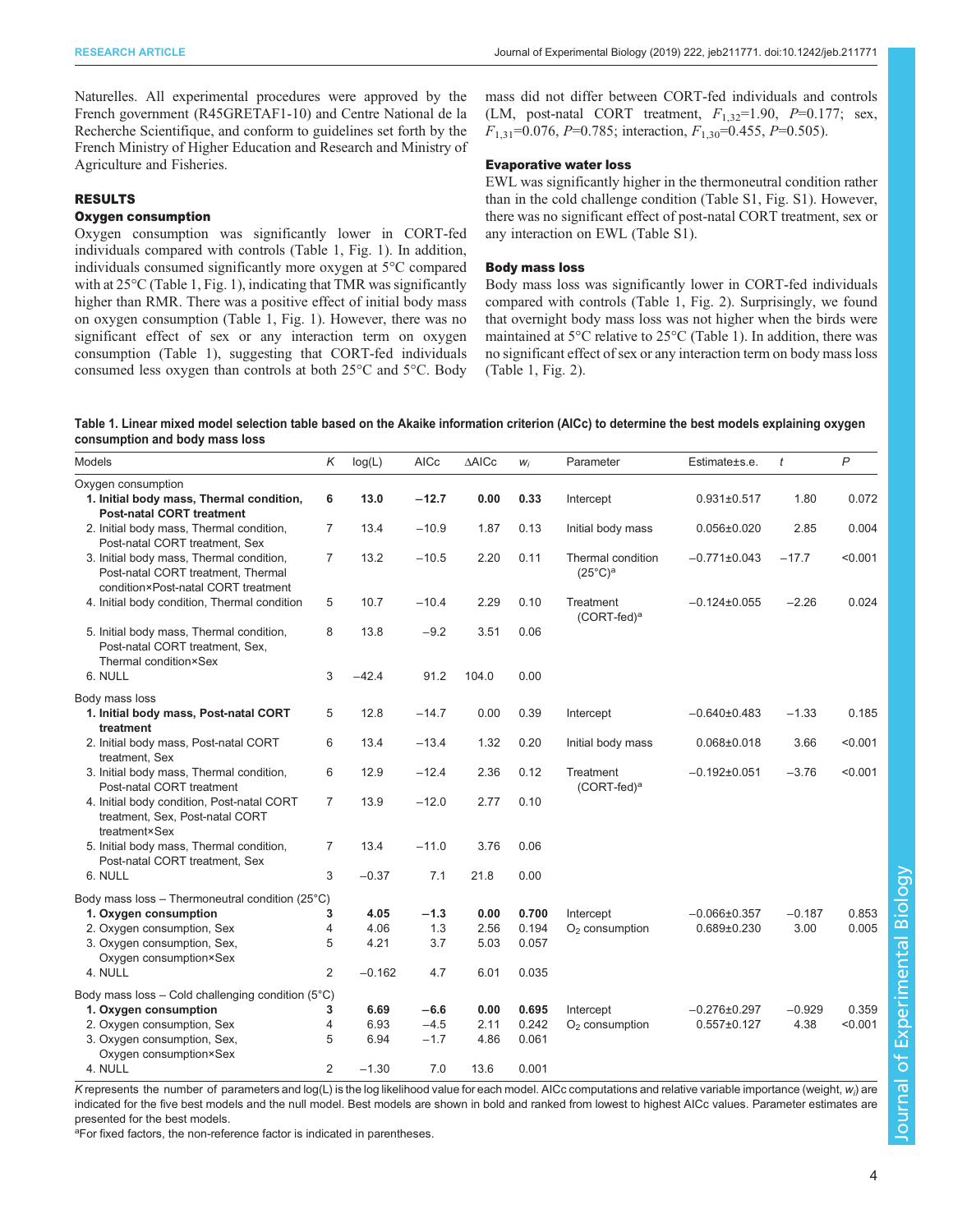<span id="page-4-0"></span>

Fig. 1. Difference in oxygen consumption [resting (RMR) and thermoregulatory metabolic rate (TMR)] between the two thermal conditions (25°C and 5°C) in 34 adult house sparrows exposed to corticosterone (CORT-fed, N=17) or not (control, N=17) during their development. Hatched boxplots represent CORT-fed individuals. White boxplots represent control individuals. Box-and-whisker plots represent the data: the top and bottom of the boxes represent the top and bottom quartiles, respectively; the line across the box represents the mean. The ends of the whiskers represent the 5th and 95th percentiles, and the circles represent outliers. Different letters denote significant differences between two groups (linear mixed-effect model, P<0.05).

### Body mass loss and oxygen consumption

Both at 25°C and 5°C, body mass loss was significantly and positively explained by oxygen consumption (25 $^{\circ}$ C: P=0.005,  $r^2$ =0.219; 5°C: P<0.001,  $r^2$ =0.375; [Table 1,](#page-3-0) [Fig. 3A](#page-5-0)). There was no significant effect of sex or the interaction sex×oxygen consumption on body mass loss ([Table 1\)](#page-3-0). Body mass loss did not differ between thermal conditions (25°C versus 5°C) for CORT-fed or control sparrows (LMER, CORT-fed: P=0.789; control: P=0.744; [Fig. 3](#page-5-0)B).



Fig. 2. Difference in overnight body mass loss between the thermal conditions (25°C and 5°C) in 34 adult house sparrows exposed to corticosterone (CORT-fed, N=17) or not (control, N=17) during their development. Hatched boxplots represent CORT-fed individuals. White boxplots represent control individuals. Box-and-whisker plots represent the data: the top and bottom of the boxes represent the top and bottom quartiles, respectively; the line across the box represents the mean. The ends of the whiskers represent the 5th and 95th percentiles, and the circles represent outliers. Different letters denote significant differences between two groups (linear mixed-effect model, P<0.05).

#### **DISCUSSION**

In this study, we experimentally demonstrated for the first time that developmental CORT exposure can reduce metabolism later in life in a wild vertebrate species. Accordingly, we demonstrated that post-natal CORT exposure decreased both RMR and TMR during adulthood. In line with these results, we found that house sparrows that were exposed to CORT as nestlings had lower overnight body mass loss as adults at both normal and low temperatures. Therefore, our results suggest that developmental CORT exposure can slow down metabolic rate during adulthood, potentially through a direct effect on metabolism or an indirect CORT-mediated effect on metabolism if the HPA axis of CORT-fed individuals is downregulated. This CORT-mediated metabolic response may be an adaptive response to developmental constraints through alteration of the individual's somatic state (somatic state-based adaptive developmental plasticity sensu [Nettle and Bateson, 2015\)](#page-8-0) and/or it could orient the phenotype towards an energy-saving strategy, which might be beneficial later in life if the environmental context remains constraining (e.g. low food availability, 'the environmental matching hypothesis'; [Monaghan, 2008](#page-7-0); informational developmental plasticity sensu [Nettle and Bateson, 2015](#page-8-0)). Alternatively, this reduced metabolism could entail costs (survival cost or reproductive costs), especially if it is associated with a lower maximal metabolic rate, as previously found in other studies (Hayes and O'[Connor, 1999](#page-7-0); [Petit](#page-8-0) [et al., 2017](#page-8-0)).

## Impact of developmental CORT exposure on RMR and TMR

In this experimental study, we found that post-natal CORT exposure was associated with lower adult metabolic rate in a wild bird species. Additionally, and according to our expectation, we found that house sparrows had a higher metabolic rate when exposed to a challenging temperature (see also [Carleton and Del Rio, 2005;](#page-7-0) [Vézina et al.,](#page-8-0) [2006; Nzama et al., 2010](#page-8-0)). Our experimental CORT manipulation was associated not only with a reduced RMR (i.e. measured at thermoneutrality) but also a reduced TMR (i.e. measured when the individuals were held at 5°C). These results provide convincing evidence that developmental CORT exposure slows down the metabolic setup under both favorable and challenging temperature conditions in our study species.

Our metabolic results are somewhat surprising because developmental nutritional constraints have been associated with an increased adult RMR in another passerine species, captive zebra finches ([Careau et al., 2014](#page-7-0); [Criscuolo et al., 2008](#page-7-0); [Verhulst et al.,](#page-8-0) [2006\)](#page-8-0). However, [Spencer and Verhulst \(2008\)](#page-8-0) did not find any evidence that developmental CORT exposure affects RMR during adulthood in this same species. Additionally, developmental constraints are associated with decreased RMR in several other bird species (Brzę [k and Konarzewski, 2001;](#page-6-0) [Moe, 2004](#page-7-0); [Brischoux](#page-6-0) [et al., 2017\)](#page-6-0), and can have sex-specific effects on metabolism within a species [\(Schmidt et al., 2012](#page-8-0)). Together, these studies suggest that the impact of developmental conditions on metabolism probably depends on the context, timing and duration of stressor experience, sex and species. Overall, our study demonstrates that developmental conditions and, more specifically, developmental CORT exposure can shape the metabolic phenotype at adult stages through direct effects. In addition, developmental CORT exposure may have acted on metabolism through an indirect effect on endocrine systems (e.g. functioning of the HPA axis, modifications of tissue-specific CORT receptor density, or change in corticosterone binding globulin regulation). For instance, the HPA axis of CORT-fed birds could be downregulated in comparison to control birds. Consequently, they could have lower circulating CORT levels than controls when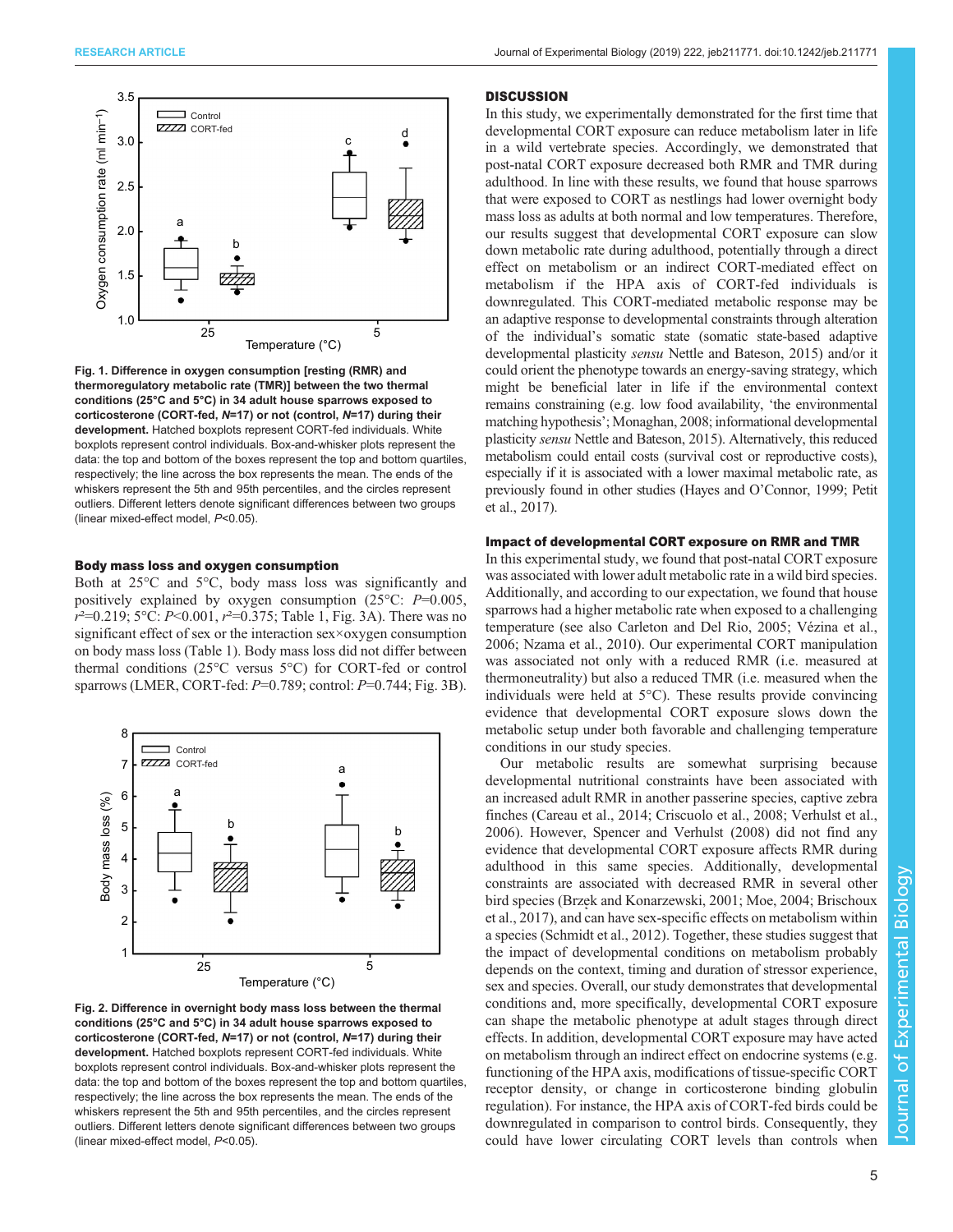<span id="page-5-0"></span>

Thermal condition



transferred to the metabolic chambers and this could be associated with a lower metabolic rate because CORT is known to increase metabolism in birds. However, this hypothesis seems to be unlikely because all individuals were maintained in individual cages for a long period before the experiment and they were therefore habituated to these captive conditions [\(Grace et al., 2017a,b](#page-7-0)). In addition, they stayed in these cages for several hours before the actual metabolic measurements. Importantly, developmental constraints (e.g. nutritional deficit) and developmental CORT exposure may not always have the same effect on metabolism, especially because natural constraints, such as food constraints, may affect metabolism independently of CORT. This may indeed explain the discrepancy between our results and those from previous studies, which manipulated nutritional conditions [\(Verhulst et al., 2006](#page-8-0); [Schmidt et al., 2012;](#page-8-0) [Careau et al., 2014\)](#page-7-0), and found that nutritional constraints could be associated with no change or an increase in RMR. However, our study emphasizes that elevated physiological doses of CORT during the developmental period (within the natural range of the species; [Angelier et al., 2016\)](#page-6-0) affect metabolism. Therefore, natural developmental constraints

(e.g. food restriction) could affect metabolism through an effect of increased CORT levels on metabolism or other physiological mechanisms related to metabolism, as previously suggested in the zebra finch ([Schmidt et al., 2012](#page-8-0)).

In birds, metabolism is mainly determined by organ size and body composition because all organs do not have the same energy need to function properly (reviewed in [Burton et al., 2011](#page-7-0)). For instance, organ sizes can significantly contribute to whole-organism metabolic rate in laboratory mice, especially the sizes of energy-demanding organs such as liver, kidneys, heart, muscles and intestines [\(Konarzewski and Diamond, 1995;](#page-7-0) reviewed in [Swanson et al.,](#page-8-0) [2017\)](#page-8-0). Similarly, specific organs may play a key role in explaining the differences in RMR and TMR that we reported in this study [\(Salin](#page-8-0) [et al., 2016;](#page-8-0) reviewed in [Norin and Metcalfe, 2019\)](#page-8-0). In a previous study, we found that exposure to developmental CORT was associated with a delayed growth [\(Grace et al., 2017b](#page-7-0)), which may have affected the development of specific organs. Supporting this possibility, developmental CORT exposure has been reported to alter organ morphology and function in endotherms (reviewed in [Rinaudo](#page-8-0) [and Wang, 2012;](#page-8-0) [Careau et al., 2014\)](#page-7-0). Although CORT-treated and control nestlings had similar body size and body mass at adulthood ( present study; [Grace et al., 2017b\)](#page-7-0), they may differ in organ size or function. Therefore, our results suggest that developmental CORT exposure may be associated with a mass-independent change in tissue metabolic activity ([Vézina et al., 2006\)](#page-8-0). Further studies are now necessary to assess body composition and organ mass to test this hypothesis.

Developmental CORT exposure may also have affected some endocrine pathways, which are known or suspected to regulate metabolism in vertebrates [e.g. the hypothalamic–pituitary–thyroid (HPT) axis: [McNabb, 2006;](#page-7-0) and the HPA axis: [Jimeno et al., 2017](#page-7-0); [Landys et al., 2006\]](#page-7-0). Several studies have shown that these two axes and circulating levels of CORT and thyroid hormones are positively correlated with RMR, activity and energy expenditure in vertebrates (corticosterone: [Astheimer et al., 1992](#page-6-0); [Jimeno et al., 2017](#page-7-0), [2018](#page-7-0); thyroid hormones: [Chastel et al., 2003;](#page-7-0) [Vézina et al., 2009](#page-8-0); [Elliott](#page-7-0) [et al., 2013](#page-7-0); [Welcker et al., 2013\)](#page-8-0). Others have reported that developmental constraints or developmental CORT exposure can downregulate the HPA axis later in life with a potential negative effect on metabolism (reviewed in [Schoech et al., 2011](#page-8-0)). Similarly, developmental food restriction was associated with a concomitant reduction of metabolism and circulating levels of thyroid hormones in Japanese quails ([Rønning et al., 2009](#page-8-0)). However, further studies are necessary to test this functional hypothesis in our study species and it would be relevant to measure CORT and thyroid hormone concentrations in addition to metabolism and energy expenditures.

## Body mass loss, metabolism and potential fitness consequences

Surprisingly, we found that overnight body mass loss was not higher when the birds were maintained at 5°C relative to thermoneutrality (i.e. 25°C). This result appears puzzling because TMR was much higher than RMR in our study, suggesting that house sparrows were expending more energy when held at 5°C relative to thermoneutrality. This result is supported by another study, which reported important differences in metabolism between two groups of house sparrows, but no difference in their overnight body mass loss [\(Nzama et al., 2010\)](#page-8-0). This pattern probably results from differences in EWL between the two thermal conditions. In our study, EWL was much more important when sparrows were held at 25°C relative to 5°C (see [Fig. S1](http://jeb.biologists.org/lookup/doi/10.1242/jeb.211771.supplemental) and [Table S1](http://jeb.biologists.org/lookup/doi/10.1242/jeb.211771.supplemental)), suggesting that sparrows were losing more water but less body reserves at 25°C than at 5°C.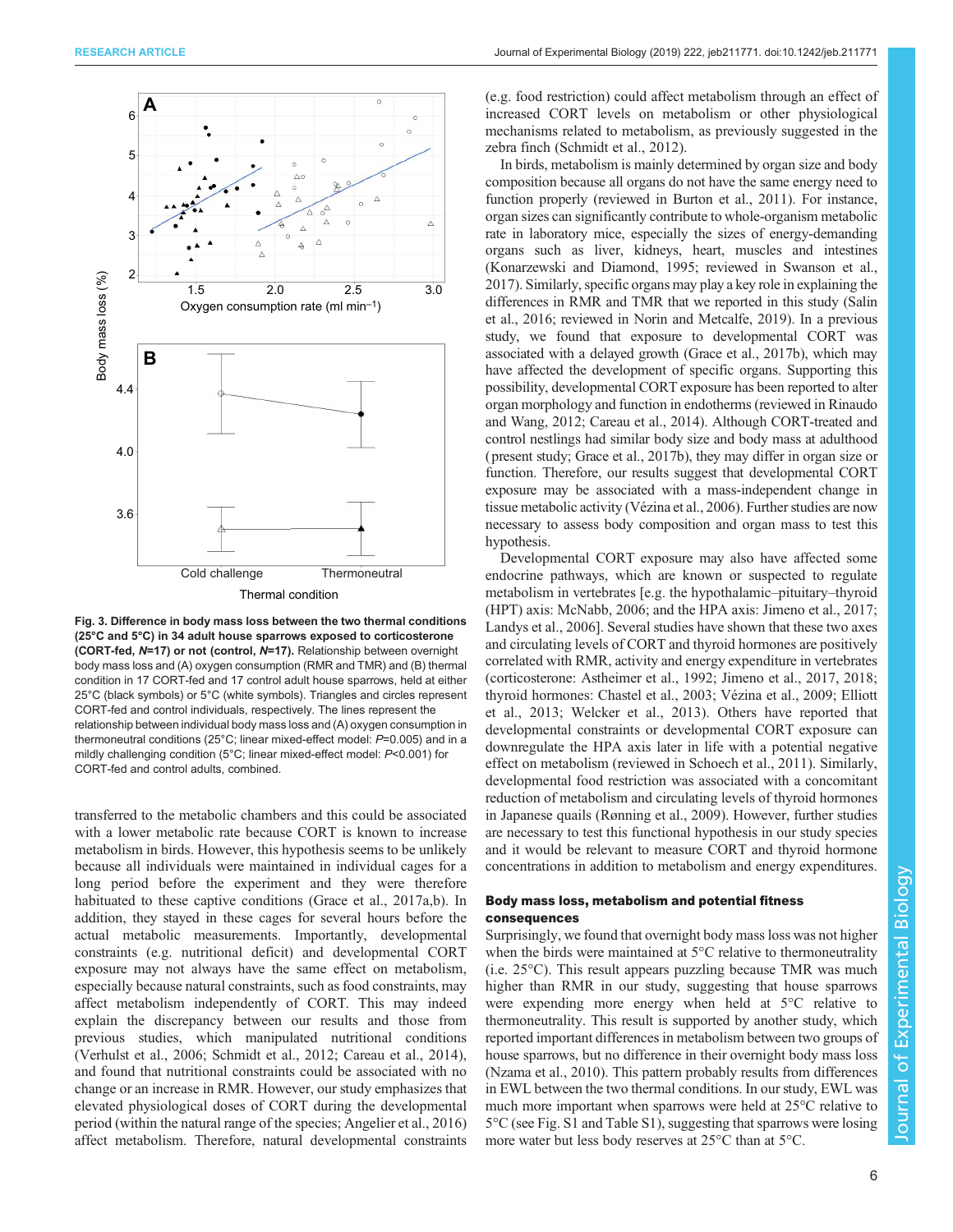<span id="page-6-0"></span>Developmental CORT exposure was associated with a lower overnight body mass loss in adult house sparrows in our study. In other words, CORT-fed birds lost less mass relative to controls after a night of fasting regardless of the ambient temperature (25°C or 5°C). This difference in body mass loss between CORT-fed and control sparrows appears to result from their differences in metabolism, because metabolism is associated with energy expenditure and body reserve catabolism in fasting animals ([McNab, 2002](#page-7-0); [Speakman](#page-8-0) [et al., 2004; Swanson, 2010\)](#page-8-0). Indeed, we found a positive and significant relationship between metabolism and overnight body mass loss at both 25°C and 5°C. Reduced overnight metabolism and body mass loss may be adaptive by allowing house sparrows to save their energy under unfavorable environmental conditions, such as low food availability or inclement weather ([Reinertsen and](#page-8-0) [Haftorn, 1986](#page-8-0)). This may be especially important in winter because overnight fasting is particularly energetically constraining for wild birds during that period (low temperature, longer nights and prolonged fasting; [Krams et al., 2010](#page-7-0), [2013](#page-7-0); [Burns et al., 2013\)](#page-7-0). Supporting this interpretation, a few studies have reported that reduced metabolism can be associated with higher overwintering survival in mammals and birds (e.g. red squirrels, Tamiasciurus hudsonicus: [Larivée et al., 2010](#page-7-0); blue tits, Cyanistes caeruleus: [Nilsson and Nilsson, 2016\)](#page-8-0).

Yet, other studies have reported reduced survival associated with lower RMR (e.g. [Nilsson and Nilsson, 2016; Scholer et al., 2019\)](#page-8-0). Thermogenesis requires a high RMR ([Vézina et al., 2006\)](#page-8-0), a process that is critical to birds such as sparrows that elevate body temperature primarily by shivering (a process dependent on the size of pectoral muscles; O'[Connor, 1995a,b;](#page-8-0) [Dawson and](#page-7-0) O'[Connor, 1996](#page-7-0); [Swanson, 2001](#page-8-0); [Hohtola, 2004\)](#page-7-0). Therefore, although CORT-fed sparrows may benefit from a lower metabolic rate by conserving energy in the short-term, they may be less able to tolerate prolonged periods of cold compared with control birds with higher metabolic rates. In this study, we did not measure body temperature, and CORT-fed sparrows could therefore have a lower metabolism because of a reduced body temperature. At the ultimate level, a lower body temperature is usually associated with reduced performance (especially in term of maintenance), suggesting that CORT-fed individuals could have a lower survival, especially when cold conditions occur. We have also previously found that sparrows fed with CORT as nestlings had depressed adult evasive behavior (i.e. were easier to catch), suggesting that they may have reduced flight and/or neuromuscular abilities compared with controls ([Grace](#page-7-0) [et al., 2017a](#page-7-0)). In addition, in late winter, a low RMR has been associated with reduced reproductive performance in the study species (i.e. delayed laying date; [Chastel et al., 2003\)](#page-7-0). Altogether, these results and interpretations also suggest that a reduced RMR could be associated with costs in CORT-fed sparrows. Interestingly, the relative costs and benefits of a reduced metabolism are likely to depend on the environmental context, which may explain why several studies have failed to find consistent relationships between metabolism and fitness in vertebrates [\(Burton et al., 2011;](#page-7-0) [Nilsson](#page-8-0) [and Nilsson, 2016](#page-8-0); [Rønning et al., 2016\)](#page-8-0). Further studies focusing on fitness metrics (survival and reproduction) are now required to fully assess the fitness costs and benefits of this CORT-mediated effect of developmental conditions on metabolism.

#### Acknowledgements

We thank A. Dupoué for his technical advice and B. Picard for his support during field work.

#### Competing interests

The authors declare no competing or financial interests.

#### Author contributions

Conceptualization: S.M.D., J.K.G., F.A.; Methodology: S.M.D., J.K.G., O.L., F.A.; Validation: O.L.; Formal analysis: S.M.D., J.K.G., F.A.; Data curation: O.L.; Writing - original draft: S.M.D., J.K.G., F.A.; Writing - review & editing: O.L., F.B.; Supervision: F.A.; Project administration: F.A.; Funding acquisition: F.A.

#### Funding

This material is based upon work supported under a Fondation Fyssen Postdoctoral Fellowship to J.K.G. This work was supported by the Centre National de la Recherche Scientifique, the Centre d'Etudes Biologiques de Chizé, the CPER ECONAT, and the Agence Nationale de la Recherche (ANR project URBASTRESS ANR-16-CE02-0004-01 to F.A.). S.M.D. was supported by a grant from the Conseil Général des Deux-Sèvres and the Région Nouvelle-Aquitaine.

#### Supplementary information

Supplementary information available online at <http://jeb.biologists.org/lookup/doi/10.1242/jeb.211771.supplemental>

#### References

- Angelier, F. and Wingfield, J. C. [\(2013\). Importance of the glucocorticoid stress](https://doi.org/10.1016/j.ygcen.2013.05.022) [response in a changing world: theory, hypotheses and perspectives.](https://doi.org/10.1016/j.ygcen.2013.05.022) Gen. Comp. Endocrinol. 190[, 118-128. doi:10.1016/j.ygcen.2013.05.022](https://doi.org/10.1016/j.ygcen.2013.05.022)
- Angelier, F., Meillère, A., Grace, J. K., Trouvé, C. and Brischoux, F. (2016). No [evidence for an effect of traffic noise on the development of the corticosterone](https://doi.org/10.1016/j.ygcen.2015.12.007) [stress response in an urban exploiter.](https://doi.org/10.1016/j.ygcen.2015.12.007) Gen. Comp. Endocrinol. 232, 43-50. doi:10. [1016/j.ygcen.2015.12.007](https://doi.org/10.1016/j.ygcen.2015.12.007)
- [Astheimer, L. B., Buttemer, W. A. and Wingfield, J. C.](https://doi.org/10.2307/3676661) (1992). Interactions of [corticosterone with feeding, activity and metabolism in passerine birds.](https://doi.org/10.2307/3676661) Ornis Scand. 23[, 355. doi:10.2307/3676661](https://doi.org/10.2307/3676661)
- [Auer, S. K., Salin, K., Rudolf, A. M., Anderson, G. J. and Metcalfe, N. B.](https://doi.org/10.1111/1365-2435.12396) (2015). [The optimal combination of standard metabolic rate and aerobic scope for somatic](https://doi.org/10.1111/1365-2435.12396) [growth depends on food availability.](https://doi.org/10.1111/1365-2435.12396) Funct. Ecol. 29, 479-486. doi:10.1111/1365-[2435.12396](https://doi.org/10.1111/1365-2435.12396)
- [Bech, C., Langseth, I. and Gabrielsen, G. W.](https://doi.org/10.1098/rspb.1999.0903) (1999). Repeatability of basal [metabolism in breeding female kittiwakes](https://doi.org/10.1098/rspb.1999.0903) Rissa tridactyla. Proc. R. Soc. Lond. B 266[, 2161-2167. doi:10.1098/rspb.1999.0903](https://doi.org/10.1098/rspb.1999.0903)
- Bednekoff, P. A. and Houston, A. I. [\(1994\). Avian daily foraging patterns: effects of](https://doi.org/10.1007/BF01237664) [digestive constraints and variability.](https://doi.org/10.1007/BF01237664) Evol. Ecol. 8, 36-52. doi:10.1007/ [BF01237664](https://doi.org/10.1007/BF01237664)
- Biro, P. A. and Stamps, J. A. [\(2010\). Do consistent individual differences in](https://doi.org/10.1016/j.tree.2010.08.003) [metabolic rate promote consistent individual differences in behavior?](https://doi.org/10.1016/j.tree.2010.08.003) Trends Ecol. Evol. 25[, 653-659. doi:10.1016/j.tree.2010.08.003](https://doi.org/10.1016/j.tree.2010.08.003)
- [Blackmer, A. L., Mauck, R. A., Ackerman, J. T., Huntington, C. E., Nevitt, G. A.](https://doi.org/10.1093/beheco/ari069) and Williams, J. B. [\(2005\). Exploring individual quality: basal metabolic rate and](https://doi.org/10.1093/beheco/ari069) [reproductive performance in storm-petrels.](https://doi.org/10.1093/beheco/ari069) Behav. Ecol. 16, 906-913. doi:10. [1093/beheco/ari069](https://doi.org/10.1093/beheco/ari069)
- Boratyński, Z. and Koteja, P. [\(2010\). Sexual and natural selection on body mass](https://doi.org/10.1111/j.1365-2435.2010.01764.x) [and metabolic rates in free-living bank voles: selection on metabolic rate.](https://doi.org/10.1111/j.1365-2435.2010.01764.x) Funct. Ecol. 24[, 1252-1261. doi:10.1111/j.1365-2435.2010.01764.x](https://doi.org/10.1111/j.1365-2435.2010.01764.x)
- [Bouwhuis, S., Sheldon, B. C. and Verhulst, S.](https://doi.org/10.1111/j.1365-2435.2011.01850.x) (2011). Basal metabolic rate and [the rate of senescence in the Great tit.](https://doi.org/10.1111/j.1365-2435.2011.01850.x) Funct. Ecol. 25, 829-838. doi:10.1111/j. [1365-2435.2011.01850.x](https://doi.org/10.1111/j.1365-2435.2011.01850.x)
- [Bouwhuis, S., Quinn, J. L., Sheldon, B. C. and Verhulst, S.](https://doi.org/10.1111/j.1600-0706.2013.00654.x) (2014). Personality [and basal metabolic rate in a wild bird population.](https://doi.org/10.1111/j.1600-0706.2013.00654.x) Oikos 123, 56-62. doi:10.1111/j. [1600-0706.2013.00654.x](https://doi.org/10.1111/j.1600-0706.2013.00654.x)
- Brischoux, F., Meillère, A., Dupoué, A., Lourdais, O. and Angelier, F. (2017). Traffic noise decreases nestlings' [metabolic rates in an urban exploiter.](https://doi.org/10.1111/jav.01139) J. Avian Biol. 48[, 905-909. doi:10.1111/jav.01139](https://doi.org/10.1111/jav.01139)
- [Broggi, J., Hohtola, E., Koivula, K., Orell, M., Thomson, R. L. and Nilsson, J.-Å.](https://doi.org/10.1111/j.1365-2435.2007.01255.x) [\(2007\). Sources of variation in winter basal metabolic rate in the great tit.](https://doi.org/10.1111/j.1365-2435.2007.01255.x) Funct. Ecol. 21[, 528-533. doi:10.1111/j.1365-2435.2007.01255.x](https://doi.org/10.1111/j.1365-2435.2007.01255.x)
- [Broggi, J., Hohtola, E., Koivula, K., Orell, M. and Nilsson, J.-Å.](https://doi.org/10.1111/j.1365-2435.2009.01561.x) (2009). Long-term [repeatability of winter basal metabolic rate and mass in a wild passerine.](https://doi.org/10.1111/j.1365-2435.2009.01561.x) Funct. Ecol. 23[, 768-773. doi:10.1111/j.1365-2435.2009.01561.x](https://doi.org/10.1111/j.1365-2435.2009.01561.x)
- Bryant, D. M. [\(1997\). Energy expenditure in wild birds.](https://doi.org/10.1079/PNS19970107) Proc. Nutr. Soc. 56, [1025-1039. doi:10.1079/PNS19970107](https://doi.org/10.1079/PNS19970107)
- Brzek, P. and Konarzewski, M. (2001). Effect of food shortage on the physiology and competitive abilities of sand martin (Riparia riparia) nestlings. J. Exp. Biol. 204, 3065-3074.
- [Burness, G. P., Ydenberg, R. C. and Hochachka, P. W.](https://doi.org/10.1086/515917) (1998). Interindividual [variability in body composition and resting oxygen consumption rate in breeding](https://doi.org/10.1086/515917) Tree swallows, Tachycineta bicolor. Physiol. Zool. 71[, 247-256. doi:10.1086/](https://doi.org/10.1086/515917) [515917](https://doi.org/10.1086/515917)
- Burness, G. P., McClelland, G. B., Wardrop, S. L. and Hochachka, P. W. (2000). Effect of brood size manipulation on offspring physiology: an experiment with passerine birds. J. Exp. Biol. 203, 3513-3520.
- Burnham, K. P. and Anderson, D. R. (2002). Model Selection and Multimodel Inference, 2nd edn. New York: Springer-Verlag.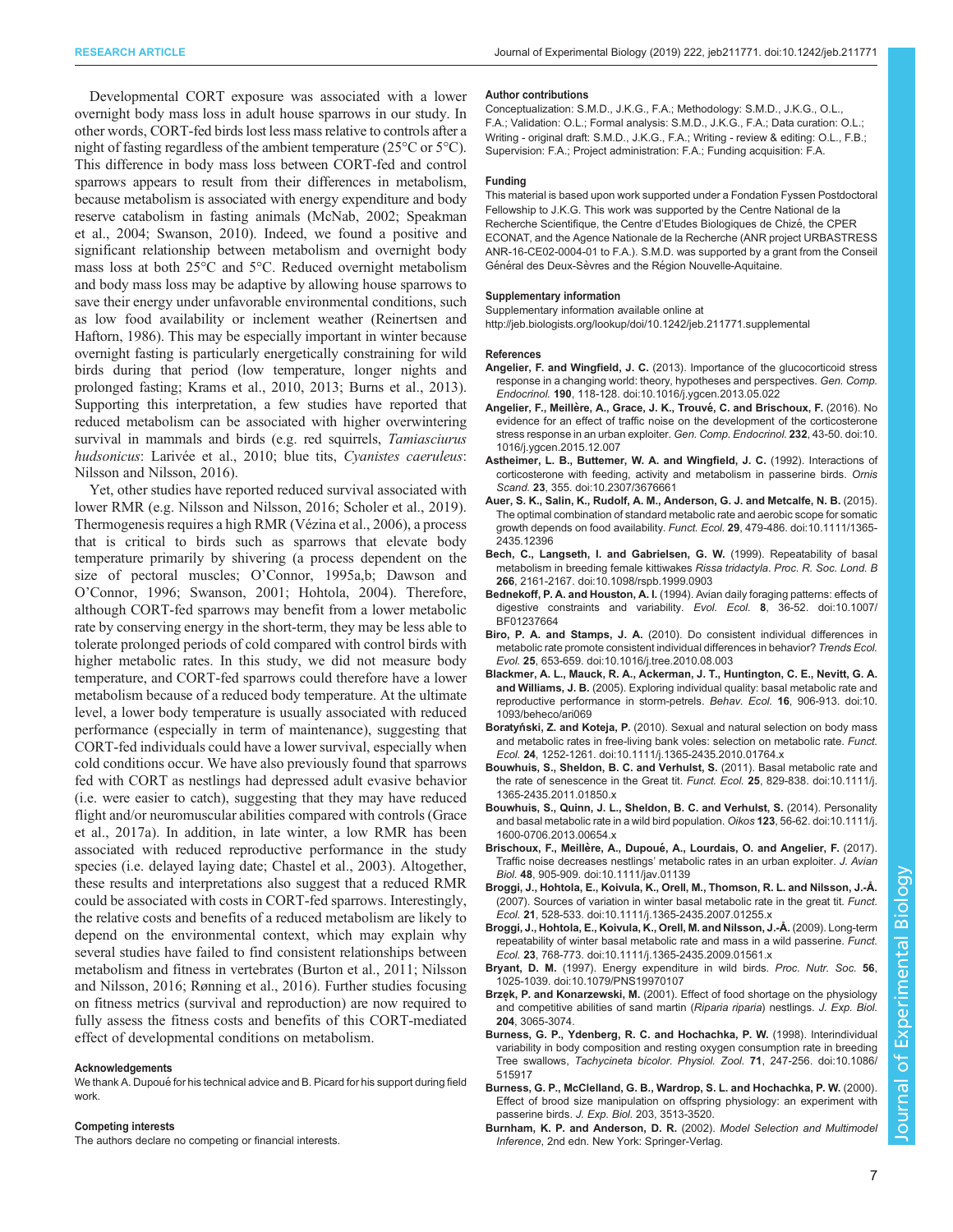- <span id="page-7-0"></span>[Burns, D. J., Ben-Hamo, M., Bauchinger, U. and Pinshow, B.](https://doi.org/10.1111/j.1600-048X.2012.00018.x) (2013). Huddling [house sparrows remain euthermic at night, and conserve body mass.](https://doi.org/10.1111/j.1600-048X.2012.00018.x) J. Avian Biol. 44[, 198-202. doi:10.1111/j.1600-048X.2012.00018.x](https://doi.org/10.1111/j.1600-048X.2012.00018.x)
- [Burton, T., Killen, S. S., Armstrong, J. D. and Metcalfe, N. B.](https://doi.org/10.1098/rspb.2011.1778) (2011). What causes [intraspecific variation in resting metabolic rate and what are its ecological](https://doi.org/10.1098/rspb.2011.1778) consequences? Proc. R. Soc. B 278[, 3465-3473. doi:10.1098/rspb.2011.1778](https://doi.org/10.1098/rspb.2011.1778)
- Careau, V., Thomas, D., Humphries, M. M. and Réale, D. (2008). Energy [metabolism and animal personality.](https://doi.org/10.1111/j.0030-1299.2008.16513.x) Oikos 117, 641-653. doi:10.1111/j.0030- [1299.2008.16513.x](https://doi.org/10.1111/j.0030-1299.2008.16513.x)
- [Careau, V., Thomas, D., Pelletier, F., Turki, L., Landry, F., Garant, D. and Re](https://doi.org/10.1111/j.1420-9101.2011.02344.x)́ale, D. [\(2011\). Genetic correlation between resting metabolic rate and exploratory](https://doi.org/10.1111/j.1420-9101.2011.02344.x) behaviour in deer mice (Peromyscus maniculatus[\): pace-of-life in a muroid rodent.](https://doi.org/10.1111/j.1420-9101.2011.02344.x) J. Evol. Biol. 24[, 2153-2163. doi:10.1111/j.1420-9101.2011.02344.x](https://doi.org/10.1111/j.1420-9101.2011.02344.x)
- [Careau, V., Buttemer, W. A. and Buchanan, K. L.](https://doi.org/10.1093/icb/icu095) (2014). Early-developmental [stress, repeatability, and canalization in a suite of physiological and behavioral](https://doi.org/10.1093/icb/icu095) [traits in female zebra finches.](https://doi.org/10.1093/icb/icu095) Integr. Comp. Biol. 54, 539-554. doi:10.1093/icb/ [icu095](https://doi.org/10.1093/icb/icu095)
- Carleton, S. A. and Del Rio, C. M. [\(2005\). The effect of cold-induced increased](https://doi.org/10.1007/s00442-005-0066-8) [metabolic rate on the rate of 13C and 15N incorporation in house sparrows](https://doi.org/10.1007/s00442-005-0066-8) (Passer domesticus). Oecologia 144[, 226-232. doi:10.1007/s00442-005-0066-8](https://doi.org/10.1007/s00442-005-0066-8)
- Chappell, M. A., Bech, C. and Buttemer, W. A. (1999). The relationship of central and peripheral organ masses to aerobic performance variation in house sparrows. J. Exp. Biol. 202, 2269-2279.
- [Chappell, M. A., Garland, T., Robertson, G. F. and Saltzman, W.](https://doi.org/10.1242/jeb.006163) (2007). [Relationships among running performance, aerobic physiology and organ mass in](https://doi.org/10.1242/jeb.006163) male Mongolian gerbils. J. Exp. Biol. 210[, 4179-4197. doi:10.1242/jeb.006163](https://doi.org/10.1242/jeb.006163)
- [Chastel, O., Lacroix, A. and Kersten, M.](https://doi.org/10.1034/j.1600-048X.2003.02528.x) (2003). Pre-breeding energy [requirements: thyroid hormone, metabolism and the timing of reproduction in](https://doi.org/10.1034/j.1600-048X.2003.02528.x) house sparrows Passer domesticus. J. Avian Biol. 34[, 298-306. doi:10.1034/j.](https://doi.org/10.1034/j.1600-048X.2003.02528.x) [1600-048X.2003.02528.x](https://doi.org/10.1034/j.1600-048X.2003.02528.x)
- [Criscuolo, F., Monaghan, P., Nasir, L. and Metcalfe, N. B.](https://doi.org/10.1098/rspb.2008.0148) (2008). Early nutrition and phenotypic development: 'catch-up' [growth leads to elevated metabolic rate in](https://doi.org/10.1098/rspb.2008.0148) adulthood. Proc. R. Soc. B 275[, 1565-1570. doi:10.1098/rspb.2008.0148](https://doi.org/10.1098/rspb.2008.0148)
- [Daan, S., Masman, D. and Groenewold, A.](https://doi.org/10.1152/ajpregu.1990.259.2.R333) (1990). Avian basal metabolic rates: [their association with body composition and energy expenditure in nature.](https://doi.org/10.1152/ajpregu.1990.259.2.R333) [Am. J. Physiol. Regul. Integr. Comp. Physiol.](https://doi.org/10.1152/ajpregu.1990.259.2.R333) 259, R333-R340. doi:10.1152/ [ajpregu.1990.259.2.R333](https://doi.org/10.1152/ajpregu.1990.259.2.R333)
- Dawson, W. R. and O'Connor, T. P. (1996). Energetic features of avian thermoregulatory responses. In Avian Energetics and Nutritional Ecology (ed. C. Carey), pp. 85-124. Boston, MA: Springer US.
- [De Coster, G., Verhulst, S., Koetsier, E., De Neve, L., Briga, M. and Lens, L.](https://doi.org/10.1007/s00114-011-0863-3) [\(2011\). Effects of early developmental conditions on innate immunity are only](https://doi.org/10.1007/s00114-011-0863-3) [evident under favourable adult conditions in zebra finches.](https://doi.org/10.1007/s00114-011-0863-3) Naturwissenschaften 98[, 1049-1056. doi:10.1007/s00114-011-0863-3](https://doi.org/10.1007/s00114-011-0863-3)
- [Dupont, S. M., Grace, J. K., Brischoux, F. and Angelier, F.](https://doi.org/10.1016/j.ygcen.2019.02.021) (2019). Post-natal [corticosterone exposure affects ornaments in adult male house sparrows \(](https://doi.org/10.1016/j.ygcen.2019.02.021)Passer domesticus). Gen. Comp. Endocrinol. 276[, 45-51. doi:10.1016/j.ygcen.2019.02.021](https://doi.org/10.1016/j.ygcen.2019.02.021)
- Dupoué[, A., Stahlschmidt, Z. R., Michaud, B. and Lourdais, O.](https://doi.org/10.1016/j.physbeh.2015.02.042) (2015). [Physiological state influences evaporative water loss and microclimate](https://doi.org/10.1016/j.physbeh.2015.02.042) [preference in the snake](https://doi.org/10.1016/j.physbeh.2015.02.042) Vipera aspis. Physiol. Behav. 144, 82-89. doi:10.1016/j. [physbeh.2015.02.042](https://doi.org/10.1016/j.physbeh.2015.02.042)
- [Elliott, K. H., Welcker, J., Gaston, A. J., Hatch, S. A., Palace, V., Hare, J. F.,](https://doi.org/10.1242/bio.20134358) [Speakman, J. R. and Anderson, W. G.](https://doi.org/10.1242/bio.20134358) (2013). Thyroid hormones correlate with [resting metabolic rate, not daily energy expenditure, in two charadriiform seabirds.](https://doi.org/10.1242/bio.20134358) Biol. Open 2[, 580-586. doi:10.1242/bio.20134358](https://doi.org/10.1242/bio.20134358)
- [Grace, J. K., Martin-Gousset, L. and Angelier, F.](https://doi.org/10.1016/j.physbeh.2017.04.018) (2017a). Delayed effect of early[life corticosterone treatment on adult anti-predator behavior in a common](https://doi.org/10.1016/j.physbeh.2017.04.018) passerine. Physiol. Behav. 177[, 82-90. doi:10.1016/j.physbeh.2017.04.018](https://doi.org/10.1016/j.physbeh.2017.04.018)
- Grace, J. K., Froud, L., Meillère, A. and Angelier, F. (2017b). House sparrows [mitigate growth effects of post-natal glucocorticoid exposure at the expense of](https://doi.org/10.1016/j.ygcen.2017.08.011) longevity. Gen. Comp. Endocrinol. 253[, 1-12. doi:10.1016/j.ygcen.2017.08.011](https://doi.org/10.1016/j.ygcen.2017.08.011)
- Graham, M. H. [\(2003\). Confronting multicollinearity in ecological multiple](https://doi.org/10.1890/02-3114) regression. Ecology 84[, 2809-2815. doi:10.1890/02-3114](https://doi.org/10.1890/02-3114)
- [Groothuis, T. G. G., Carere, C., Lipar, J., Drent, P. J. and Schwabl, H.](https://doi.org/10.1098/rsbl.2008.0258) (2008). [Selection on personality in a songbird affects maternal hormone levels tuned to its](https://doi.org/10.1098/rsbl.2008.0258) effect on timing of reproduction. Biol. Lett. 4[, 465-467. doi:10.1098/rsbl.2008.0258](https://doi.org/10.1098/rsbl.2008.0258)
- Hayes, J. P. and O'Connor, C. S. [\(1999\). Natural selection on thermogenic capacity](https://doi.org/10.1111/j.1558-5646.1999.tb04540.x) of high-altitude deer mice. Evolution 53[, 1280-1287. doi:10.1111/j.1558-5646.](https://doi.org/10.1111/j.1558-5646.1999.tb04540.x) [1999.tb04540.x](https://doi.org/10.1111/j.1558-5646.1999.tb04540.x)
- Hohtola, E. (2004). Shivering thermogenesis in birds and mammals. In Life in the Cold: Evolution, Mechanisms, Adaptation, and Application. 12th International Hibernation Symposium (ed. B. M Barnes and H. V. Carey), pp. 241-252. Fairbanks: Institute of Arctic Biology, University of Alaska.
- Hudson, J. W. and Kimzey, S. L. [\(1966\). Temperature regulation and metabolic](https://doi.org/10.1016/0010-406X(66)90021-1) [rhythms in populations of the House sparrow,](https://doi.org/10.1016/0010-406X(66)90021-1) Passer domesticus. Comp. Biochem. Physiol. 17[, 203-217. doi:10.1016/0010-406X\(66\)90021-1](https://doi.org/10.1016/0010-406X(66)90021-1)
- [Jimeno, B., Hau, M. and Verhulst, S.](https://doi.org/10.1242/jeb.166124) (2017). Strong association between [corticosterone levels and temperature-dependent metabolic rate in individual](https://doi.org/10.1242/jeb.166124) zebra finches. J. Exp. Biol. 220[, 4426-4431. doi:10.1242/jeb.166124](https://doi.org/10.1242/jeb.166124)
- Jimeno, B., Hau, M. and Verhulst, S. [\(2018\). Corticosterone levels reflect variation](https://doi.org/10.1038/s41598-018-31258-z) [in metabolic rate, independent of](https://doi.org/10.1038/s41598-018-31258-z) 'stress'. Sci. Rep. 8, 13020. doi:10.1038/ [s41598-018-31258-z](https://doi.org/10.1038/s41598-018-31258-z)
- [Kitaysky, A. S., Wingfield, J. C. and Piatt, J. F.](https://doi.org/10.1093/beheco/12.5.619) (2001). Corticosterone facilitates [begging and affects resource allocation in the black-legged kittiwake.](https://doi.org/10.1093/beheco/12.5.619) Behav. Ecol. 12[, 619-625. doi:10.1093/beheco/12.5.619](https://doi.org/10.1093/beheco/12.5.619)
- Konarzewski, M. and Diamond, J. [\(1995\). Evolution of basal metabolic rate and](https://doi.org/10.1111/j.1558-5646.1995.tb04450.x) [organ masses in laboratory mice.](https://doi.org/10.1111/j.1558-5646.1995.tb04450.x) Evolution 49, 1239-1248. doi:10.1111/j.1558-[5646.1995.tb04450.x](https://doi.org/10.1111/j.1558-5646.1995.tb04450.x)
- Konarzewski, M. and Książek, A. [\(2013\). Determinants of intra-specific variation in](https://doi.org/10.1007/s00360-012-0698-z) basal metabolic rate. J. Comp. Physiol. B 183[, 27-41. doi:10.1007/s00360-012-](https://doi.org/10.1007/s00360-012-0698-z) [0698-z](https://doi.org/10.1007/s00360-012-0698-z)
- [Krams, I., Cirule, D., Suraka, V., Krama, T., Rantala, M. J. and Ramey, G.](https://doi.org/10.1111/j.1365-2435.2009.01628.x) (2010). [Fattening strategies of wintering great tits support the optimal body mass](https://doi.org/10.1111/j.1365-2435.2009.01628.x) [hypothesis under conditions of extremely low ambient temperature.](https://doi.org/10.1111/j.1365-2435.2009.01628.x) Funct. Ecol. 24[, 172-177. doi:10.1111/j.1365-2435.2009.01628.x](https://doi.org/10.1111/j.1365-2435.2009.01628.x)
- Krams, I., Cī[rule, D., Vrublevska, J., Nord, A., Rantala, M. J. and Krama, T.](https://doi.org/10.1007/s00442-012-2505-7) [\(2013\). Nocturnal loss of body reserves reveals high survival risk for subordinate](https://doi.org/10.1007/s00442-012-2505-7) [great tits wintering at extremely low ambient temperatures.](https://doi.org/10.1007/s00442-012-2505-7) Oecologia 172, [339-346. doi:10.1007/s00442-012-2505-7](https://doi.org/10.1007/s00442-012-2505-7)
- [Landys, M. M., Ramenofsky, M. and Wingfield, J. C.](https://doi.org/10.1016/j.ygcen.2006.02.013) (2006). Actions of [glucocorticoids at a seasonal baseline as compared to stress-related levels in](https://doi.org/10.1016/j.ygcen.2006.02.013) [the regulation of periodic life processes.](https://doi.org/10.1016/j.ygcen.2006.02.013) Gen. Comp. Endocrinol. 148, 132-149. [doi:10.1016/j.ygcen.2006.02.013](https://doi.org/10.1016/j.ygcen.2006.02.013)
- Larivé[e, M. L., Boutin, S., Speakman, J. R., McAdam, A. G. and Humphries,](https://doi.org/10.1111/j.1365-2435.2009.01680.x) M. M. [\(2010\). Associations between over-winter survival and resting metabolic](https://doi.org/10.1111/j.1365-2435.2009.01680.x) [rate in juvenile North American red squirrels.](https://doi.org/10.1111/j.1365-2435.2009.01680.x) Funct. Ecol. 24, 597-607. doi:10. [1111/j.1365-2435.2009.01680.x](https://doi.org/10.1111/j.1365-2435.2009.01680.x)
- Lighton, J. R. (2008). Measuring Metabolic Rates: A Manual for Scientists. Oxford University Press.
- Lima, S. L. [\(1986\). Predation risk and unpredictable feeding conditions:](https://doi.org/10.2307/1938580) [determinants of body mass in birds.](https://doi.org/10.2307/1938580) Ecology 67, 377-385. doi:10.2307/1938580
- [Loiseau, C., Sorci, G., Dano, S. and Chastel, O.](https://doi.org/10.1016/j.ygcen.2007.03.004) (2008). Effects of experimental [increase of corticosterone levels on begging behavior, immunity and parental](https://doi.org/10.1016/j.ygcen.2007.03.004) [provisioning rate in house sparrows.](https://doi.org/10.1016/j.ygcen.2007.03.004) Gen. Comp. Endocrinol. 155, 101-108. [doi:10.1016/j.ygcen.2007.03.004](https://doi.org/10.1016/j.ygcen.2007.03.004)
- Love, O. P. and Williams, T. D. [\(2008\). Plasticity in the adrenocortical response of a](https://doi.org/10.1016/j.yhbeh.2008.01.006) [free-living vertebrate: the role of pre- and post-natal developmental stress.](https://doi.org/10.1016/j.yhbeh.2008.01.006) Horm. Behav. 54[, 496-505. doi:10.1016/j.yhbeh.2008.01.006](https://doi.org/10.1016/j.yhbeh.2008.01.006)
- [Lynn, S. E., Breuner, C. W. and Wingfield, J. C.](https://doi.org/10.1016/S0018-506X(02)00023-5) (2003). Short-term fasting affects [locomotor activity, corticosterone, and corticosterone binding globulin in a migratory](https://doi.org/10.1016/S0018-506X(02)00023-5) songbird. Horm. Behav. 43[, 150-157. doi:10.1016/S0018-506X\(02\)00023-5](https://doi.org/10.1016/S0018-506X(02)00023-5)
- [MacDougall-Shackleton, S. A., Bonier, F., Romero, L. M. and Moore, I. T.](https://doi.org/10.1093/iob/obz017) (2019). Glucocorticoids and 'stress' [are not synonymous.](https://doi.org/10.1093/iob/obz017) Integr. Org. Biol. 1, obz017. [doi:10.1093/iob/obz017](https://doi.org/10.1093/iob/obz017)
- [Marasco, V., Robinson, J., Herzyk, P. and Spencer, K. A.](https://doi.org/10.1242/jeb.071423) (2012). Pre- and post[natal stress in context: effects on the stress physiology in a precocial bird.](https://doi.org/10.1242/jeb.071423) J. Exp. Biol. 215[, 3955-3964. doi:10.1242/jeb.071423](https://doi.org/10.1242/jeb.071423)
- [Marasco, V., Herzyk, P., Robinson, J. and Spencer, K. A.](https://doi.org/10.1111/jne.12387) (2016). Pre- and post[natal stress programming: developmental exposure to glucocorticoids causes](https://doi.org/10.1111/jne.12387) [long-term brain-region specific changes to transcriptome in the precocial](https://doi.org/10.1111/jne.12387) Japanese quail. J. Neuroendocrinol. 28[, 5. doi:10.1111/jne.12387](https://doi.org/10.1111/jne.12387)
- [Mathot, K. J., Godde, S., Careau, V., Thomas, D. W. and Giraldeau, L.-A.](https://doi.org/10.1111/j.1600-0706.2009.17357.x) (2009). [Testing dynamic variance-sensitive foraging using individual differences in basal](https://doi.org/10.1111/j.1600-0706.2009.17357.x) metabolic rates of zebra finches. Oikos 118[, 545-552. doi:10.1111/j.1600-0706.](https://doi.org/10.1111/j.1600-0706.2009.17357.x) [2009.17357.x](https://doi.org/10.1111/j.1600-0706.2009.17357.x)
- McEwen, B. S. and Wingfield, J. C. [\(2003\). The concept of allostasis in biology and](https://doi.org/10.1016/S0018-506X(02)00024-7) biomedicine. Horm. Behav. 43[, 2-15. doi:10.1016/S0018-506X\(02\)00024-7](https://doi.org/10.1016/S0018-506X(02)00024-7)
- McNab, B. K. [\(1997\). On the utility of uniformity in the definition of basal rate of](https://doi.org/10.1086/515881) metabolism. Physiol. Zool. 70[, 718-720. doi:10.1086/515881](https://doi.org/10.1086/515881)
- McNab, B. K. (2002). The Physiological Ecology of Vertebrates: A View from Energetics. Cornell University Press.
- McNabb, F. M. A. [\(2006\). Avian thyroid development and adaptive plasticity.](https://doi.org/10.1016/j.ygcen.2005.12.011) Gen. Comp. Endocrinol. 147[, 93-101. doi:10.1016/j.ygcen.2005.12.011](https://doi.org/10.1016/j.ygcen.2005.12.011)
- [McNamara, J. M., Houston, A. I. and Lima, S. L.](https://doi.org/10.2307/3677276) (1994). Foraging routines of small [birds in winter: a theoretical investigation.](https://doi.org/10.2307/3677276) J. Avian Biol. 25, 287-302. doi:10.2307/ [3677276](https://doi.org/10.2307/3677276)
- Moe, B. [\(2004\). Developmental plasticity of physiology and morphology in diet](https://doi.org/10.1242/jeb.01226)[restricted European shag nestlings \(](https://doi.org/10.1242/jeb.01226)Phalacrocorax aristotelis). J. Exp. Biol. 207, [4067-4076. doi:10.1242/jeb.01226](https://doi.org/10.1242/jeb.01226)
- [Moe, B., Brunvoll, S., Mork, D., Brobakk, T. E. and Bech, C.](https://doi.org/10.1007/s00360-004-0458-9) (2005). Does food [shortage delay development of homeothermy in European shag nestlings](https://doi.org/10.1007/s00360-004-0458-9) ([Phalacrocorax aristotelis](https://doi.org/10.1007/s00360-004-0458-9))? J. Comp. Physiol. B 175, 21-30. doi:10.1007/ [s00360-004-0458-9](https://doi.org/10.1007/s00360-004-0458-9)
- [Moiron, M., Mathot, K. J. and Dingemanse, N. J.](https://doi.org/10.1098/rspb.2017.2868) (2018). To eat and not be eaten: [diurnal mass gain and foraging strategies in wintering great tits.](https://doi.org/10.1098/rspb.2017.2868) Proc. R. Soc. B 285[, 20172868. doi:10.1098/rspb.2017.2868](https://doi.org/10.1098/rspb.2017.2868)
- Monaghan, P. [\(2008\). Early growth conditions, phenotypic development and](https://doi.org/10.1098/rstb.2007.0011) environmental change. Phil. Trans. R. Soc. B 363[, 1635-1645. doi:10.1098/rstb.](https://doi.org/10.1098/rstb.2007.0011) [2007.0011](https://doi.org/10.1098/rstb.2007.0011)

Biology

Experimental

ō